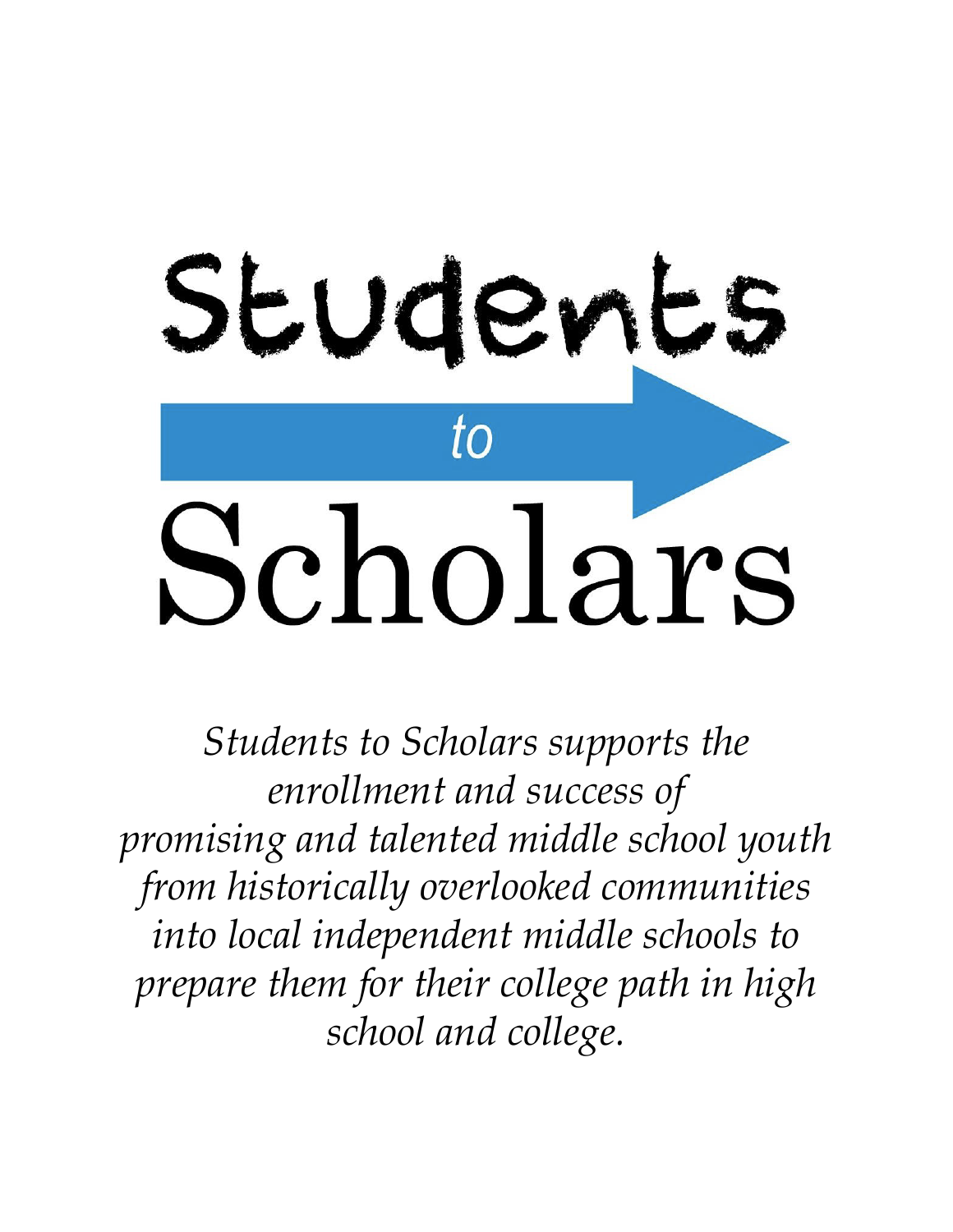# About the Program

Students to Scholars (S2S) was created in early 2017 by a Boys & Girls Club volunteer to provide selected children from the Boys and Girls Clubs of Durham and Orange Counties, North Carolina, a highly regarded youth program, with the opportunity for an education in the rigorous academic and culturally diverse environment of independent middle schools.

Our goal is to prepare promising students for college preparatory programs in high school, either public or private. The ultimate goal is that these students will be able to compete academically for placement in any institution of higher education and succeed there. In 2020, S2S began accepting promising and talented students from other community organizations.

The associate schools are Triangle Day School, Duke School, Carolina Friends School, Durham Academy, and for Summer, Hill Learning. These are five diverse and welcoming schools, which admit our applicants in fifth and sixth grade. Students are selected to participate in S2S based on their willingness to work hard, aptitude for learning, support at home, and school performance.

The Students to Scholars program extends beyond the admission process by supporting the students who are accepted to independent schools as they make the transition into their new school and to adjust to the many changes they will encounter. The Scholars continue to receive academic and culturally affirming support throughout the middle school years as they take their place as leaders in their new schools.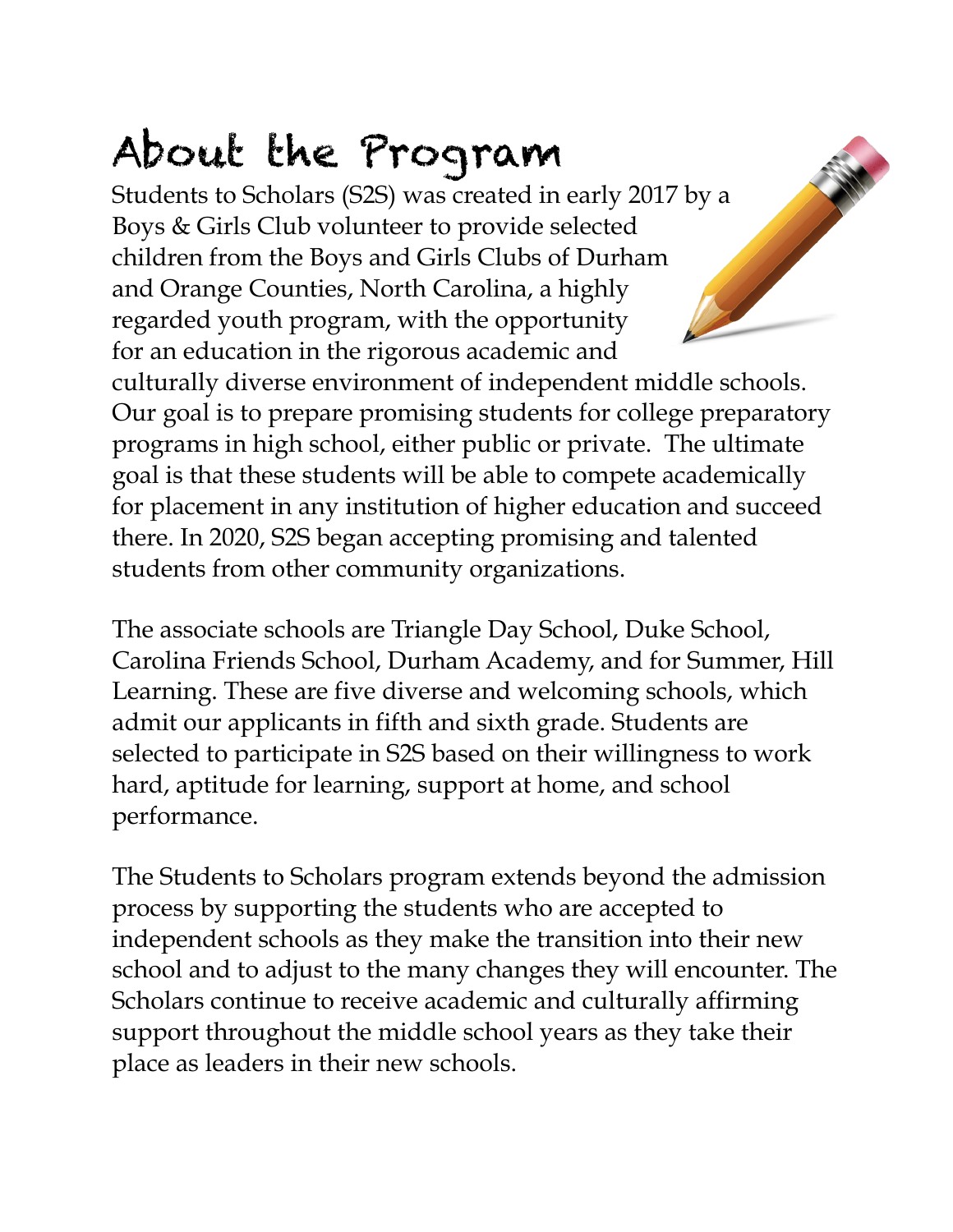# Associate Schools

#### **TRIANGLE** DAY SCHOOL

curiosity, foster compassion and integrity, and nurture creativity, ultimately inspiring confidence in each student to lead a life of purpose. Their mission is to provide a warm and welcoming community devoted to academic excellence, and their core values are respect, responsibility, compassion, integrity, and resilience.

TDS was founded in 1991 by a group of teachers, administrators, and parents who wanted to challenge students who had demonstrated they were "ready for more." Children graduate from TDS armed with intellectual curiosity, 21st century skills, and healthy self-confidence that all prepare them well for high school and beyond.

Triangle Day School offers Students to Scholars families a traditional middle school program in a welcoming environment.



Duke School takes pride in the fact that students leave with the ability to think independently and critically, and they are prepared to take their place in the global

Triangle Day School (TDS)

seeks to ignite intellectual

community in which collaboration and strong communication skills are essential. Their students not only master skills of traditional academic disciplines, they also develop a sense of self, community and culture. Duke School graduates are given the tools to confidently solve many types of problems, focus on important details, work cooperatively and resolve conflicts. Duke School's project-based curriculum provides a creative, hands-on atmosphere for S2S students.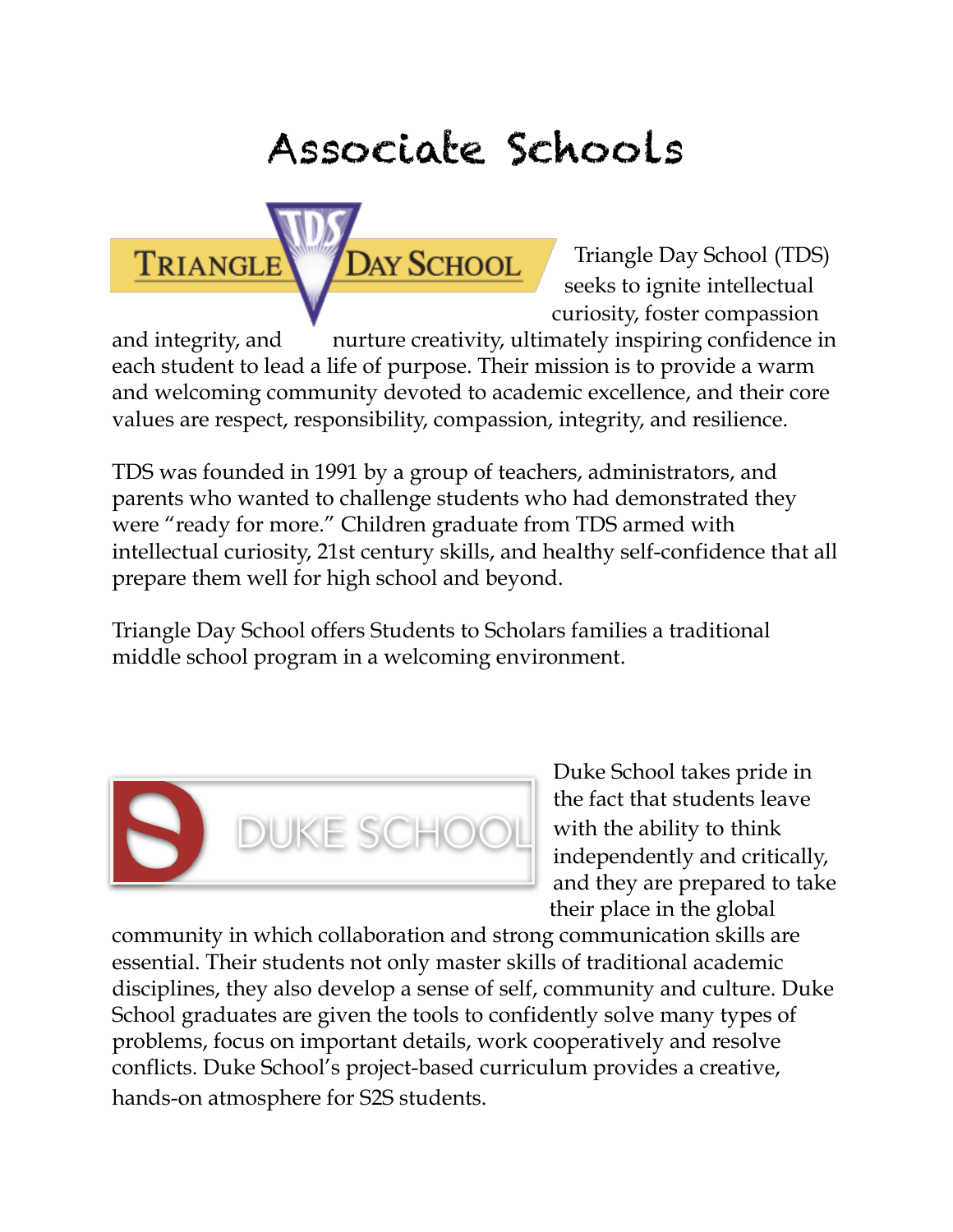# Carolina<br>Friends<br>School

Carolina Friends School is a vibrant and inclusive learning community empowering students to think critically, creatively, and independently. The school was founded in 1962 by members of the Durham Friends Meeting and Chapel Hill Meeting of the Religious Society of Friends as one of the first racially integrated schools in the South and the first in the state.

CFS fosters active exploration and quiet reflection, individual endeavor and collaborative engagement. Inspired by Quaker values -- pursuit of truth, respect for all, peaceful resolution of conflict, simplicity, the call to service -- Carolina Friends School teaches children that it is possible to change the world. With this mission, Carolina Friends School offers S2S families an educational environment not found in other schools.



Durham Academy creates a positive atmosphere that fosters individual maturation and sense of place within a community. Every aspect of the student experience is designed to challenge with high expectations while providing careful, individualized support, including our advisory program, the academic curriculum and age-appropriate offerings in fine arts and athletics.

Most importantly, the teachers are experts in their field of instruction and connect with students on deep levels to facilitate learning, and have plenty of fun while doing it! At a developmentally significant stage in their lives, DA Middle School students are embraced for who they are and stretched to grow as students and people of strong character. For S2S families, DA offers a college-preparatory environment that is challenging and supportive.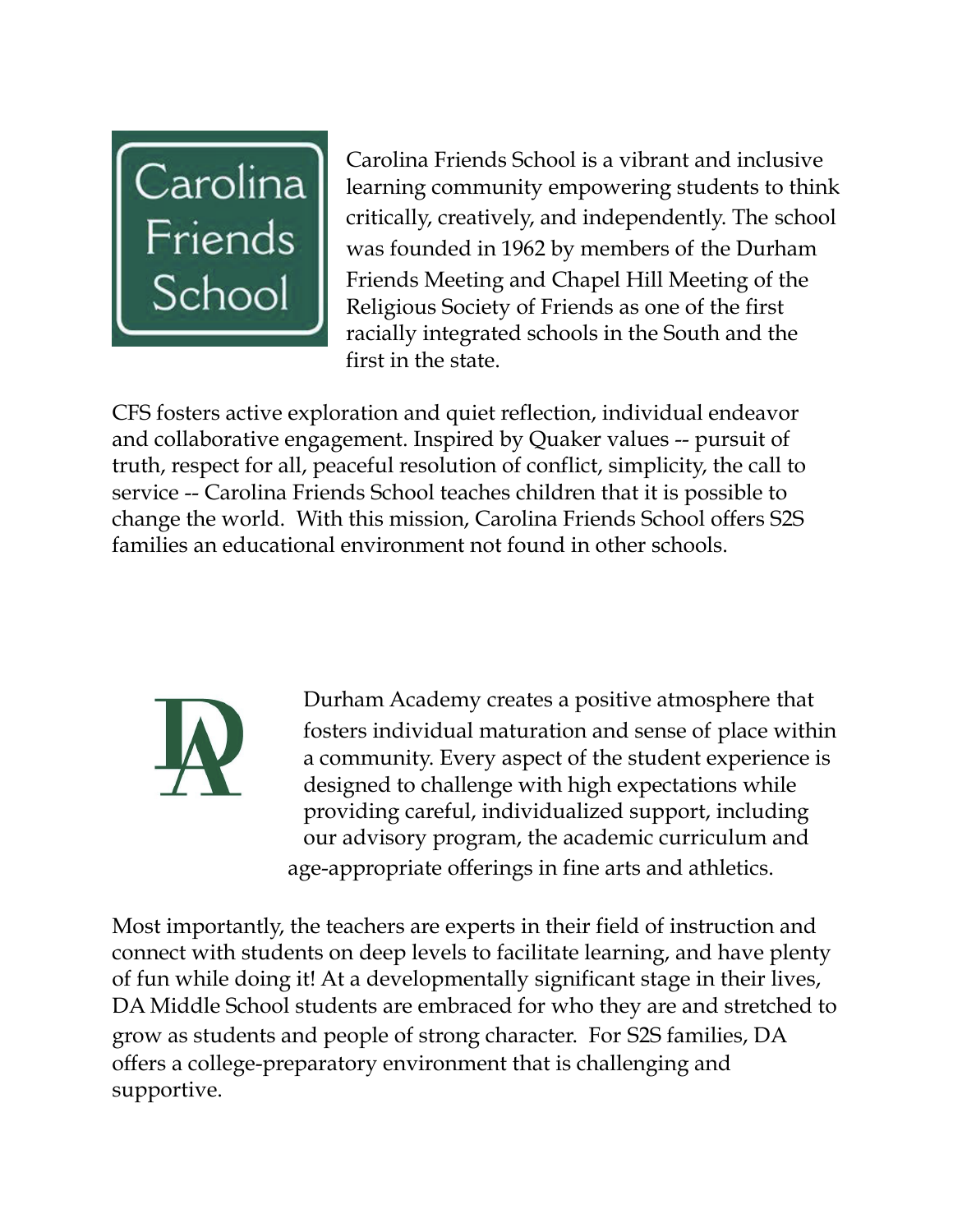### Summer Associate School



Hill Learning Center was established in 1977 and now serves a range of public and private school students, teachers, schools, and school districts in four distinct program areas: School, Summer, Tutoring, and Educator Professional Development Programs. Hill Learning Center aspires to be a learning hub for equitable,

research-based, differentiated instruction for students with learning and attention challenges. Hill Learning Center's mission is, "We transform students with learning differences into confident, independent learners." Hill Learning partners with Students to Scholars to offer our students "Hill Summer," a five-week program in the Summer that focuses on Reading, Math, and study skills.

# Program Costs

Our associate school partners are dedicated to helping qualified participants in Students to Scholars attend their schools, taking into consideration each family's ability to pay tuition. Parents will apply for financial aid to the school to which their child is accepted.

**Questions?** Contact Alexandria Turnley, Executive Director, at aturnley@students2scholars.org or info@students2scholars.org.